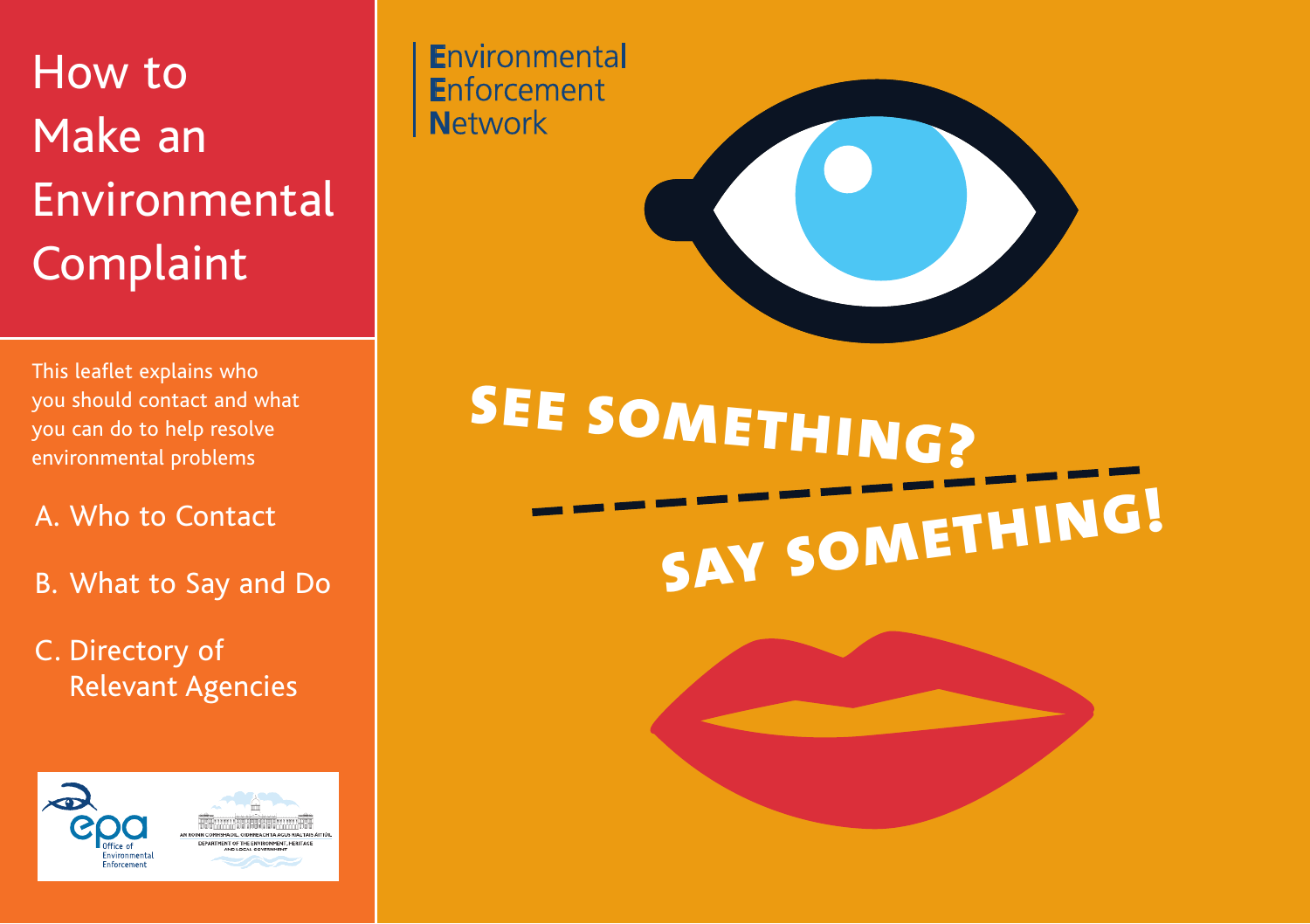**PART A**

**Who to Contact**







## **Step One**

#### **Contact the Person or Business Directly**

In many cases, it will be possible to resolve an environmental problem by contacting the person or business that you think is causing the problem directly. If you would prefer not to take this option, please move on to Step Two.

If you do contact the person or business directly, it is best to decide before you make contact what outcome you would like to see. Then contact them directly, by phone or in writing and outline the issue that needs to be resolved, how you would like to see it resolved and agree a timescale for this to be achieved.

#### *Some areas, like*

- *wildlife & habitat protection,*
- *work place health & safety, and*
- *public health*

*are the responsibility of specific public bodies. Contact details for these public bodies and information on the issues they are responsible for can be found at the back of this leaflet.* 

*Rather than go through this complaints process you have the option of bringing your own actions under many sections of environmental law. ENFO has produced a leaflet, "Citizen's Role as Enforcer of Environmental & Planning Law", which explains this. ENFO can be reached on LoCall 1890 200 191 or www.enfo.ie.*

2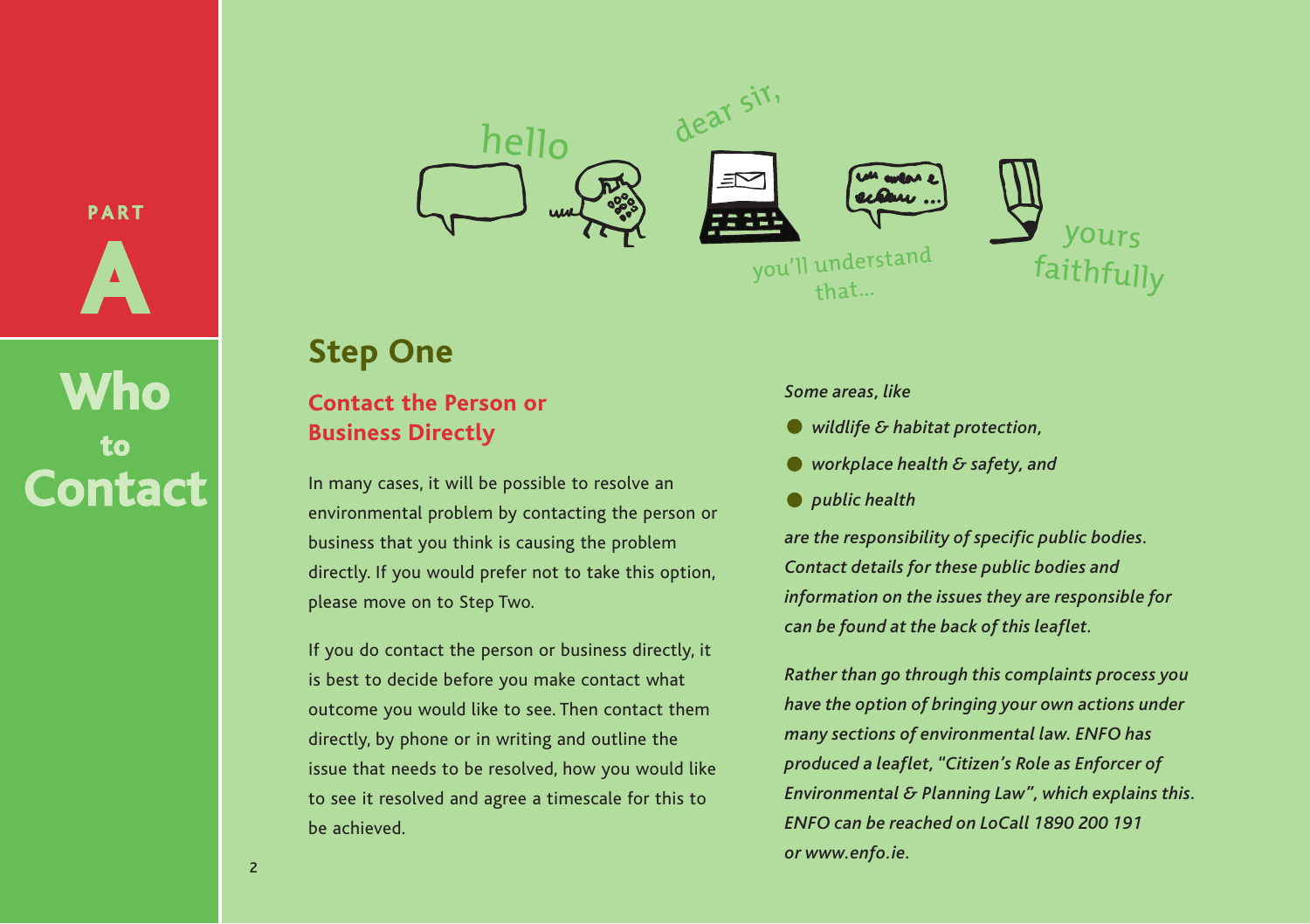## **Step Two**

#### **Contact the Local Authority**

**CONTACT DETAILS PAGE 6**

If the first step in the process has not produced a satisfactory result, please contact your local authority *except where your concern is about a business with an EPA licence.*

*The EPA licences large industry or large waste management facilities such as landfills. In this case, please move to Step Three.*

So, where the problem relates to matters like littering, backyard burning, water pollution, noise, dust and smells you should be contacting the local authority, *unless the business has an* 





## **Step Three**

### **Contact the Environmental Protection Agency (EPA)**

**CONTACT DETAILS PAGE 11**

If you've been dealing with an EPA licensed site and the problem has not been resolved then you should contact the EPA.

large lary try

Also, in cases where a local authority has investigated your complaint and the problem persists, please contact the EPA. The EPA will then investigate the issue and resolve it where possible.

It is important to note that the EPA will not become involved in investigating an issue that should be resolved by a local authority, until the relevant local authority has been given an opportunity to investigate and resolve the issue.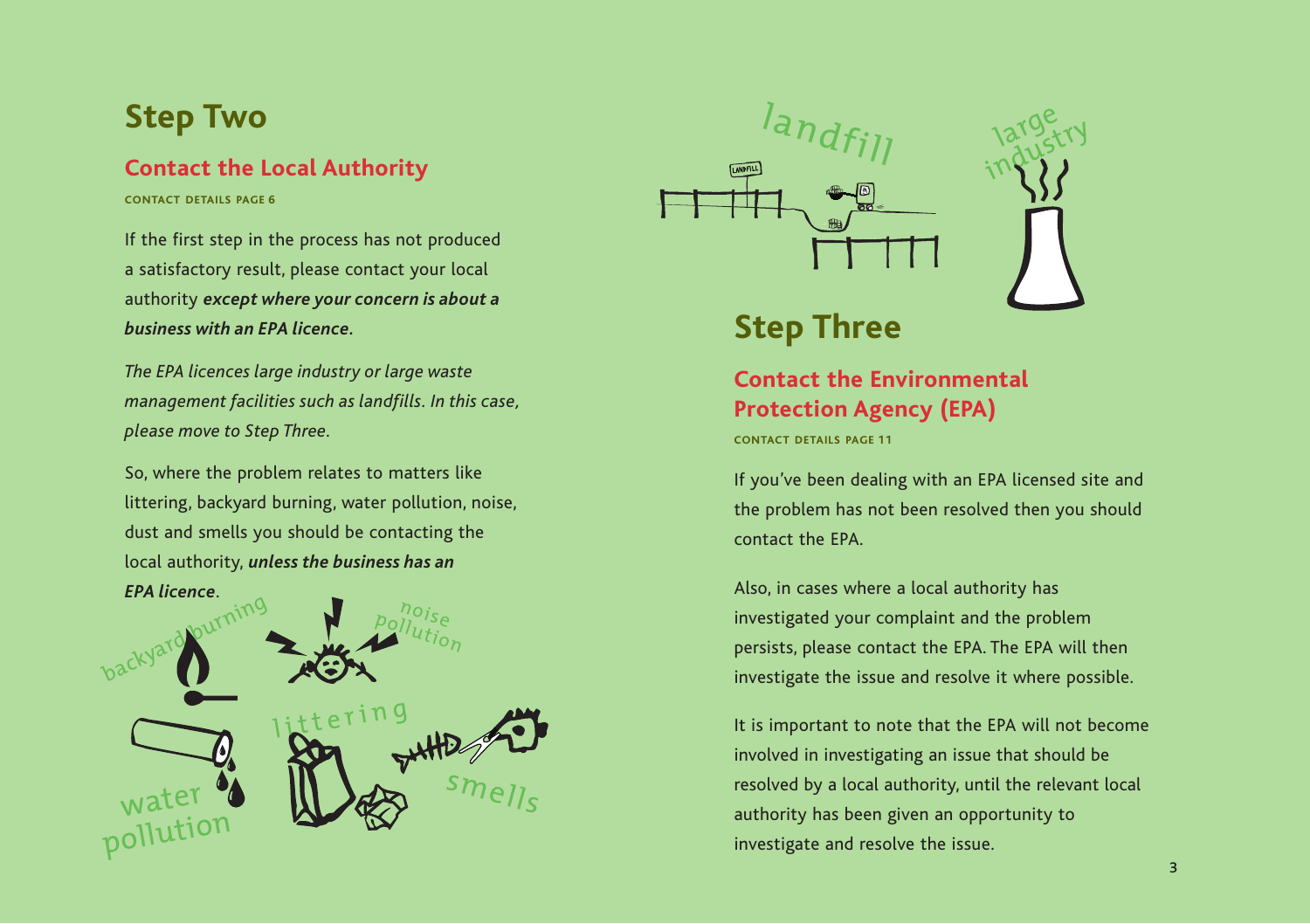**PART B**

**What to Say and Do**

**When you are seeking to resolve an environmental problem, whether you are at Step 1, 2 or 3, keep the following things in mind.**

#### **Keep a record**

If you have chosen to get in contact by phone, it is good practice to take note of the date and time of the call, the name of the person you spoke to, the main points of the conversation, what actions have been undertaken by the person contacted and by yourself. Where further calls are made the same information should be taken and retained.

24th April 11am sampleman<br>24th April 11am sampleman<br>follow up with...

#### **Details are important**

Give as much detail as possible –

Who? What? When? Where? !!

#### **Follow up**



You may wish to follow up any phone calls in writing or by e-mail. If so, make sure you keep a copy of any correspondence. This information may be useful in later steps of the process.

#### **On-line form**



You can also use the **Environmental Complaint Form** available on the local authority's or EPA website and also at the local authority or EPA

offices. Contact details, including website addresses, for all local authorities and the EPA can be found at the back of this leaflet. Again, please remember to keep a copy of all correspondence.

4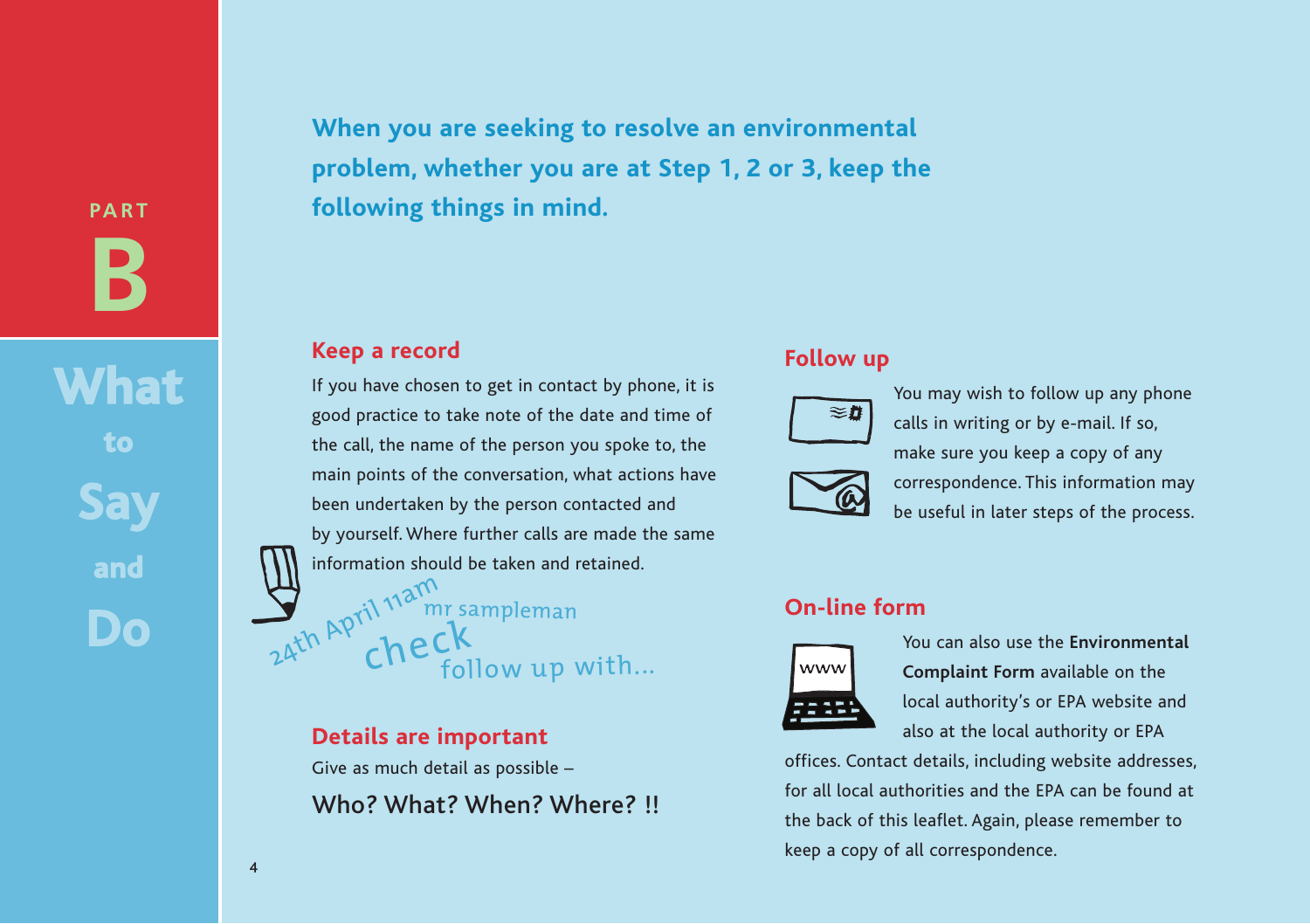#### **Keeping abreast of progress**

When you make a complaint, you will be told how your complaint will be dealt with. Some problems can be resolved quickly. However, some environmental problems by their nature can take a considerable amount of time to resolve. If you would like to hear more about progress on your complaint, please contact the relevant local authority or EPA office where you lodged your complaint.

#### **Confidentiality**

To progress its investigation the local authority or the EPA will, in many cases, need to be able to contact you for further information or assistance.

You will be encouraged to give your name and contact details, as investigating anonymous complaints can be very difficult. You can request that your name and contact details be kept confidential.

In order to maintain a complete public record of activities relating to an EPA licensed facility/site, it is normal practice that complaint details about licensed facilities are put on public file. Again, you can request that your name and contact details be kept confidential in which case your name and details will be withheld from the public file.

**L**<br>didential

Please note that information submitted to public bodies is subject to the provisions of the Freedom of Information Acts 1997 and 2003.

#### **Your role as a witness**

Finally, in some instances it may be necessary that a court action be taken to resolve a problem. If this is the case you may be asked to act as a witness and to give sworn testimony.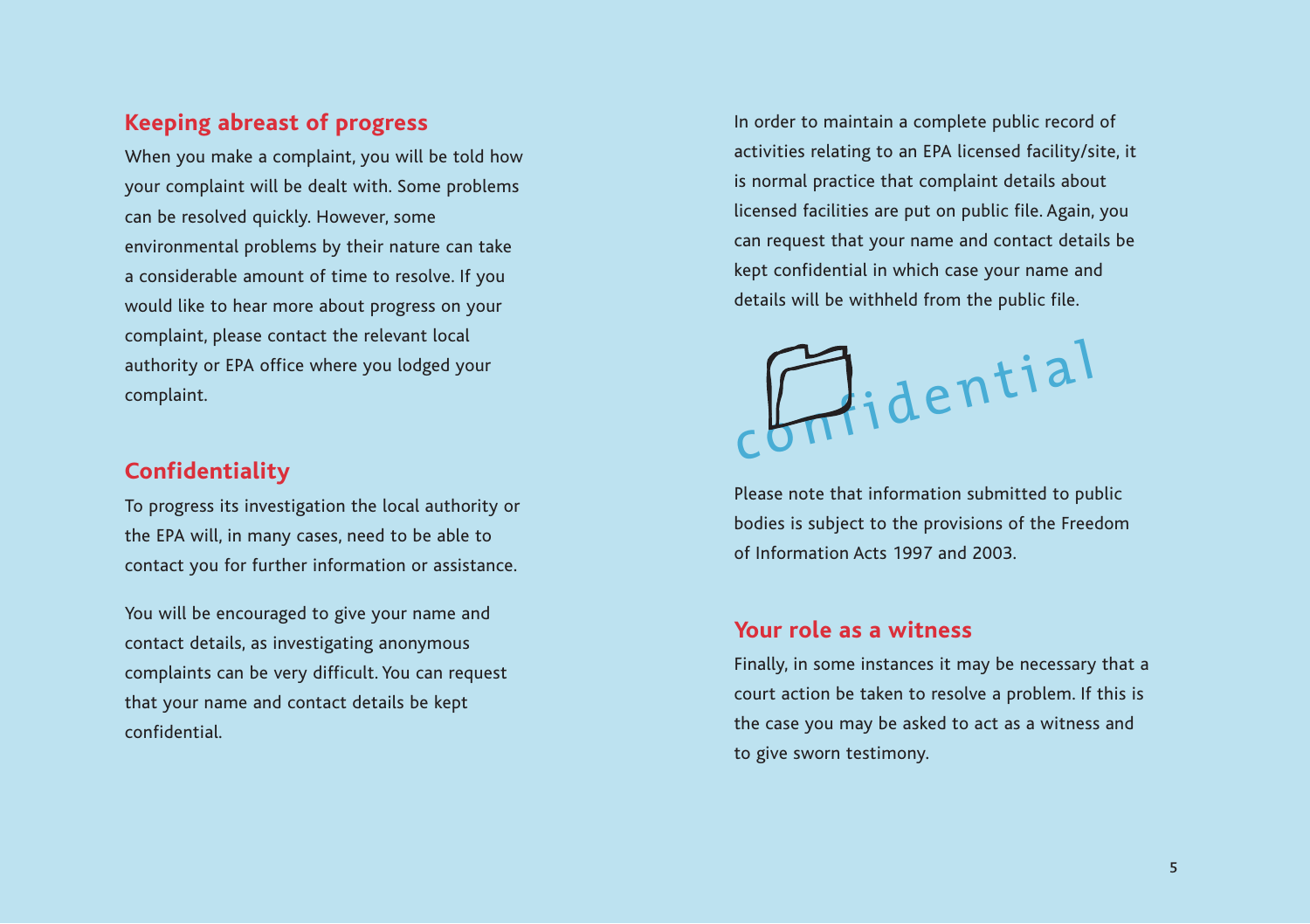# **PART C**

## **Directory of Regional Agencies**

**LOCAL AUTHORITIES**

## Local **Authorities**

Environmental Complaints **Carlow County Council** Athy Road, Carlow

**Tel** +353 59 9136282 +353 59 9136281 +353 59 9136222 +353 59 9136226 **Fax** +353 59 9138098 **Email** enviro@carlowcoco.ie **Website** www.carlow.ie **Litter Hotline** 1800 308 208

Environmental Complaint Coordinator Environment Section **Cavan County Council** Courthouse, Cavan

**Tel** +353 49 4371429 **Fax** +353 49 4371423 **Email** epc@cavancoco.ie **Website** www.cavancoco.ie Environmental Complaints Coordinator **Clare County Council** Environment and Emergency Services Directorate Block B, IAPE Building, Gort Road Ennis, Co Clare **Tel** +353 65 6846331

**Out of Hours** 1800 606 706 **Fax** +353 65 6846444 **Email** enviroff@clarecoco.ie **Website** www.clare.ie

Administrative Officer Complaints Environmental Directorate **Cork County Council** Inniscarra, Co Cork

**Tel** +353 21 4532700 **Out of Hours** +353 21 4821433 **Fax** +353 21 4532727 **Email** environmental.complaints@ corkcoco.ie **Website** www.corkcoco.ie

Administrative Officer Environment **Cork City Council** Floor 3, Norwich Union House 89/90 South Mall, Cork

**Tel** +353 21 4966222 **Fax** +353 21 4924054 **Email** environment@corkcity.ie **Website** www.corkcity.ie

Environment Section **Donegal County Council** County House Lifford, Co Donegal

**Tel** +353 74 9172222 **Out of Hours** +353 74 9172399 **Fax** +353 74 9141205 **Email** environment@donegalcoco.ie **Website** www.donegalcoco.ie

Customer Services Centre **Dublin City Council** Civic Offices, Dublin 8

**Tel** +353 1 2222222 **Email** info@dublincity.ie **Website** www.dublincity.ie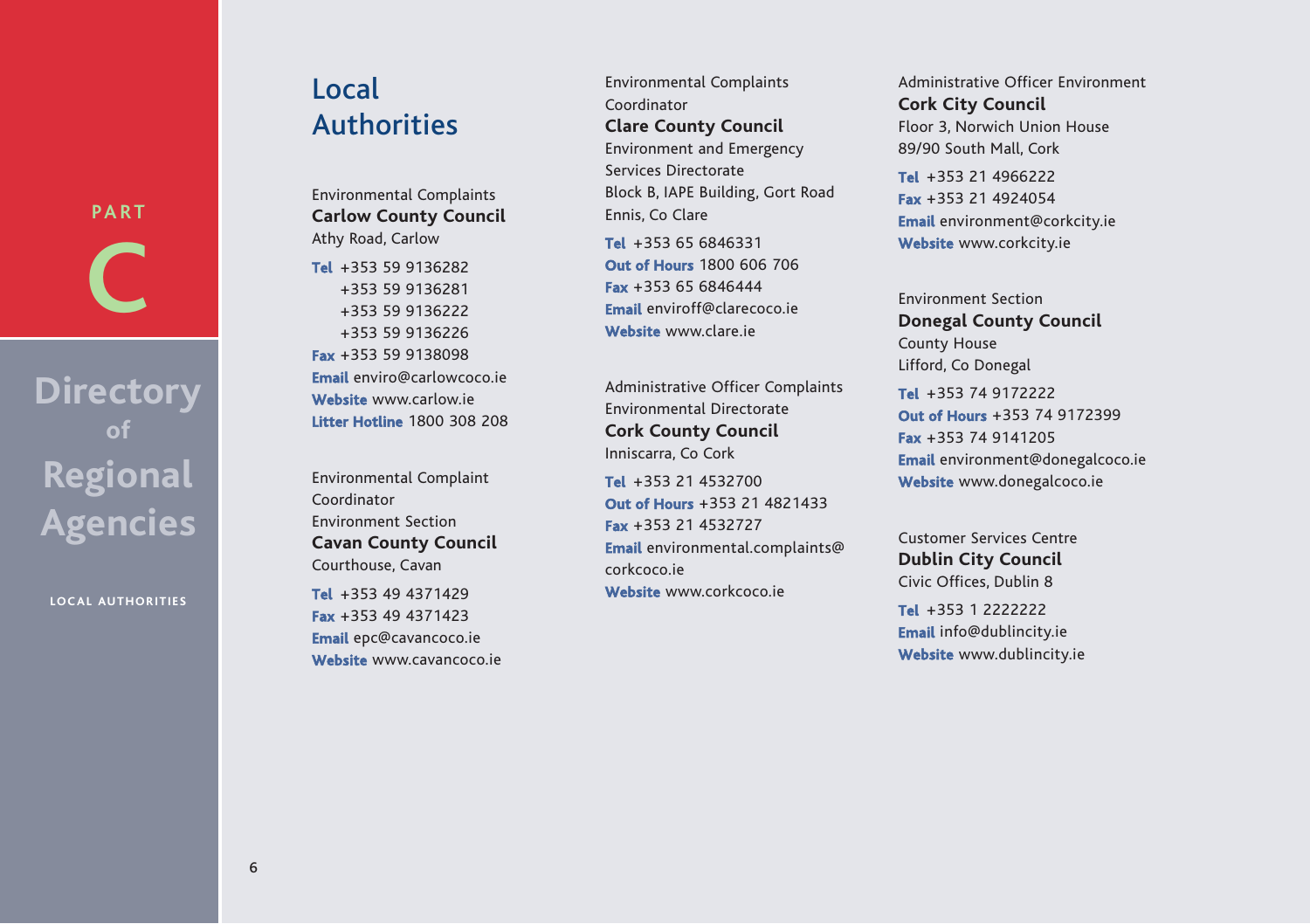Environmental Complaints Coordinator Enforcement Section Environmental Services Department **Dún Laoghaire Rathdown County Council**

County Hall, Marine Road Dún Laoghaire, Co Dublin

**Tel** +353 1 2047954 **Out of Hours** +353 1 6778844 **Fax** +353 1 2300125 **Email** wasteenforcement@ dlrcoco.ie **Website** www.dlrcoco.ie **Litter Hotline** 1800 403 503

Administrative Officer Enforcement Section Environment Department **Fingal County Council** PO Box 174, County Hall Swords, Fingal, Co Dublin

**Tel** +353 1 8905013 +353 1 8906274 **Out of Hours** +353 1 8731415 **Fax** +353 1 8906270 **Email** envserv@fingalcoco.ie **Website** www.fingalcoco.ie **Litter Hotline** 1800 201 093

Environment Section **Galway City Council** City Hall, College Road Galway

**Tel** +353 91 536563 +353 91 536595 Helpline **Fax** +353 91 568146 **Email** environment@galwaycity.ie **Website** www.galwaycity.ie

Environmental Complaints Coordinator Environment Section **Galway County Council**  Áras an Chontae Prospect Hill, Galway

**Tel** +353 91 509302 **Out of Hours** +353 91 585555 **Fax** +353 91 509033 **Email** environ@galwaycoco.ie **Website** www.galway.ie

Administrative Officer Environment Section **Kerry County Council** County Buildings Rathass, Tralee, Co Kerry

**Tel** +353 66 7183562 Litter Complaints

+353 66 7162000 Waste & Pollution Complaints **Fax** +353 66 7120927 **Email** environ@kerrycoco.ie **Website** www.kerrycoco.ie **Litter Hotline** 1800 326 228

Administrative Officer Environment Section **Kildare County Council**  Áras Chill Dara Devoy Park, Naas Co Kildare

**Tel** +353 45 980588 **Out of Hours** 1890 500 333 **Fax** +353 45 980587 **Email** environ@kildarecoco.ie **Website** www.kildare.ie **Litter Hotline** 1800 243 143

Environmental Complaints Coordinator **Kilkenny County Council**  County Hall, John Street Kilkenny City

**Tel** +353 56 7794470 **Out of Hours** +353 56 7794400 **Fax** +353 56 7794004 **Email** environment@ kilkennycoco.ie **Website** www.kilkennycoco.ie **Litter Hotline** 1800 200 156

Administrative Officer Environment Section **Laois County Council** Áras an Chontae JFL Avenue, Portlaoise Co Laois

**Tel** +353 57 8674318 **Fax** +353 57 8674382 **Email** environmentadmin@ laoiscoco.ie **Website** www.laois.ie **Litter Hotline** 1800 32 32 30

Environmental Complaints Coordinator **Leitrim County Counci**l Áras an Chontae Carrick on Shannon Co Leitrim

**Tel** 1890 205205 **Fax** +353 71 9621982 **Email** environmentalcomplaints@ leitrimcoco.ie **Website** www.leitrimcoco.ie **Litter Hotline** 1890 205 205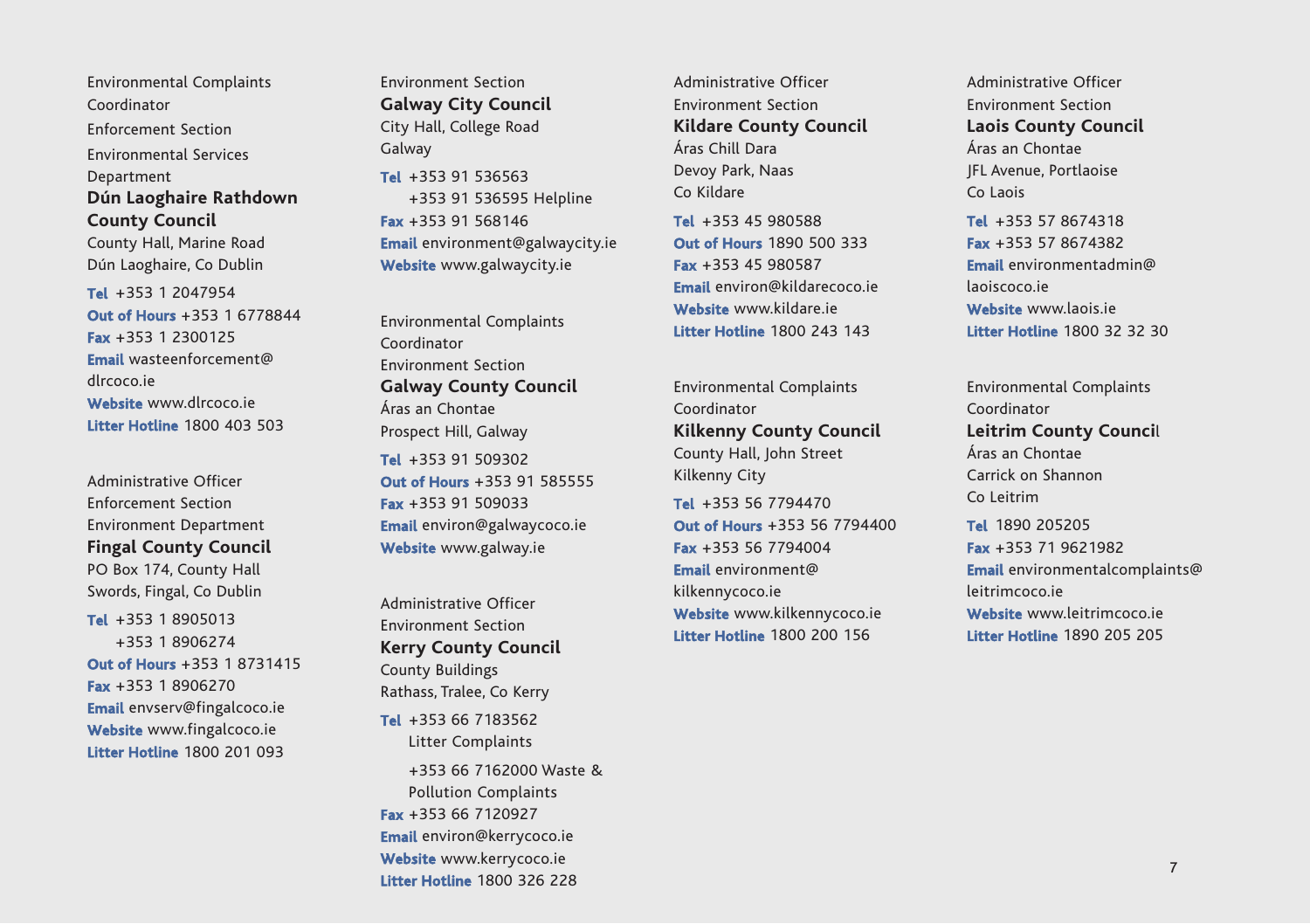## Local Authorities contd

Administrative Officer Environment Department **Limerick City Council** City Hall, Merchant's Quay Limerick

**Tel** +353 61 407190 **Ou t of H ours** +353 61 417833 **F a x** +353 61 418345 **Em ail** environ@limerickcity.ie **Websi t e** www.limerickcity.ie **Litter Hotli n e** 1800 216 816

Administrative Officer Environment Section **Limerick County Council** Floor 3 County Hall Dooradoyle Co Limerick

**Tel** +353 61 496264 **Fax** +353 61 496008 **Em ail** environ@limerickcoco.ie **Websi t e** www.limerickcoco.ie **Litter Hotli n e** 1800 201 151

Environmental Complaints Coordinator **Longford County Council**  Áras an Chontae Great Water Street, Longford County Longford **Tel** +353 43 43468 1850 434 450 **F a x** +353 43 43439 **Em ail** environmental.complaints@ longfordcoco.ie **Websi t e** www.longfordcoco.ie

Senior Staff Officer Environment Section **Louth County Council** County Hall Millennium Centre Dundalk, Co Louth **Tel** +353 42 9353130 **Ou t of H ours** +353 42 9335457 **F a x** +353 42 9353196 **Em ail** environment@louthcoco.ie **Websi t e** www.louthcoco.ie **Litter Li n e** 1800 202 606

**Hotli n e** 1850 434 450

Environmental Complaints Officer **Mayo County Council**  Áras an Chontae Castlebar, Co Mayo

**Tel** +353 94 9024444 Ext 7442 **Fax** +353 94 9028445 **Em ail** bwalshe@mayococo.ie **Websi t e** www.mayococo.ie **Litter Hotli n e** 1800 400 256

Senior Executive Officer Environment Section **Meath County Council** County Hall, Navan, Co Meath

**Tel** +353 46 9097204 +353 46 9097205 +353 46 9097206 +353 46 9097207 **Ou t of H ours** 1890 445 335 **F a x** +353 46 9097001 **Em ail** environment@meathcoco.ie **Websi t e** www.meath.ie **Litter Hotli n e** 1890 228 466

Administration Officer Environment **Monaghan County Council** The Glen, Monaghan Co Monaghan **Tel** +353 47 30592 **Fax** +353 47 82739 **Em ail** environ@monaghancoco.ie **Websi t e** www.monaghan.ie **Litter Hotli n e** 1800 200 014

**Directory of Regional Agencies**

**PART**

**C**

**LOCAL AUTHORITIES**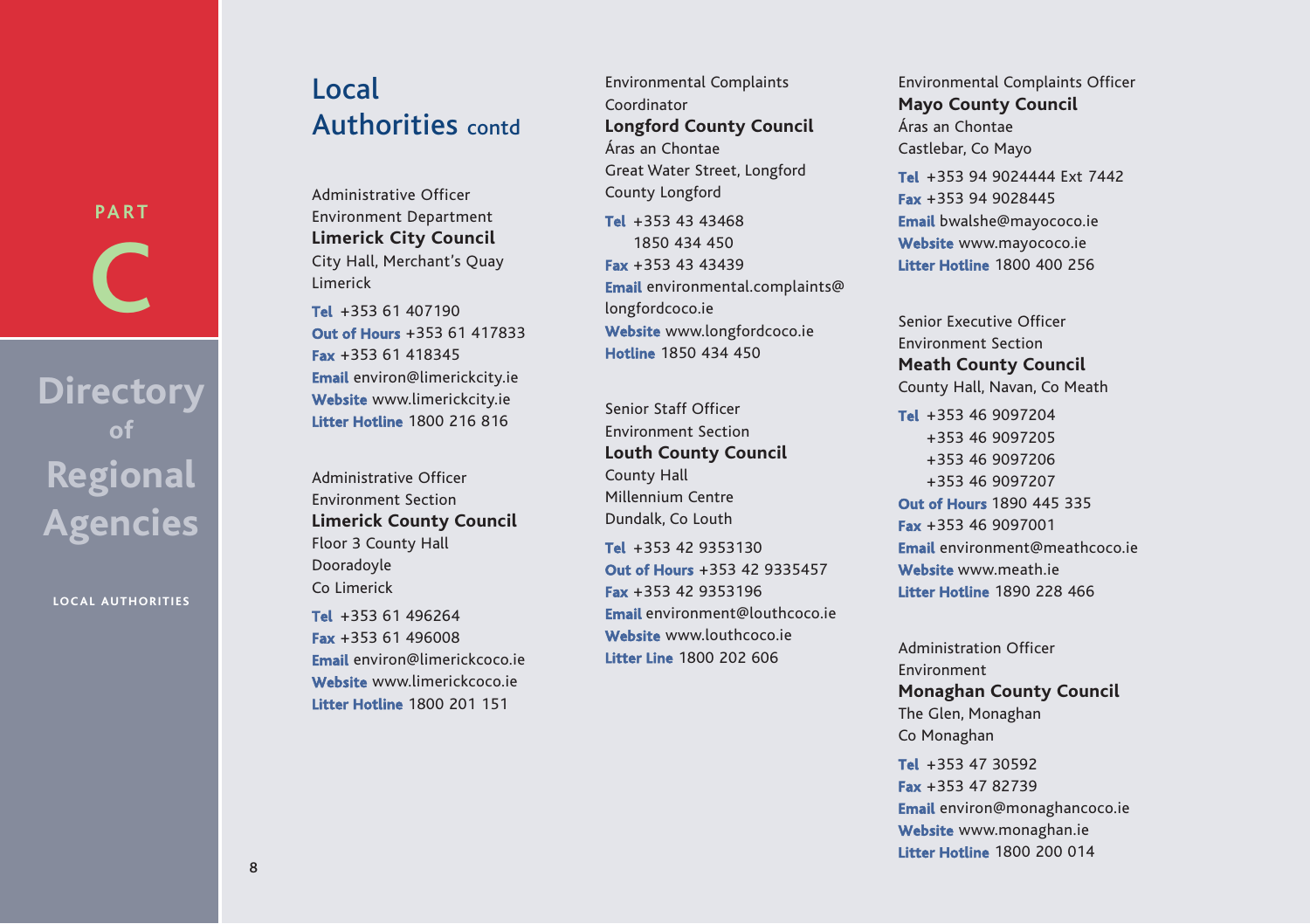Administrative Officer Environment Section **North Tipperary County Council**

Civic Offices, Limerick Road Nenagh, Co Tipperary

**Tel** +353 67 44786 **Fax** +353 67 32260 **Email** environment@ northtippcoco.ie **Website** www.tipperarynorth.ie **Litter Hotline** 1800 250 350

Environmental Services **Offaly County Council** Áras an Chontae Tullamore, Co Offaly **Tel** +353 57 9346895 +353 57 9346800 **Out of Hours** 1890 750 750 **Fax** +353 57 9329230 **Email** environment@offalycoco.ie **Website** www.offaly.ie **Environment Hotline** 1800 242 673 Environmental Complaints Coordinator Environment Section **Roscommon County Council** Roscommon West Business Park Circular Road Roscommon **Tel** +353 90 6637261 **Fax** +353 90 6634443 **Email** environment@ roscommoncoco.ie **Website** www.roscommoncoco.ie

Environment Complaints Officer **Sligo County Council** Unit 9 Cleveragh Business Park Sligo **Tel** +353 71 9111902 **Fax** +353 71 9111924 **Email** enviro@sligococo.ie **Website** www.sligococo.ie

**Litter Hotline** 1850 548 837

Environmental Services Department **South Dublin County Council**  County Hall, Town Centre Tallaght, Dublin 24

**Tel** +353 1 4149000 **Fax** +353 1 4149261 +353 1 4149101 **Email** cccounter@sdublincoco.ie **Website** www.southdublin.ie

Administrative Officer Environment Section **South Tipperary County Council**  Old Museum Parnell Street, Clonmel Co Tipperary **Tel** +353 52 34455 **Out of Hours** 1800 202 627 **Fax** +353 52 34391 **Email** environ@southtippcoco.ie **Website** www.southtippcoco.ie **Litter Hotline** 1800 202 627

Environmental Complaints Coordinator

Environmental Services **Waterford City Council** Wallace House, Maritana Gate Canada Street, Waterford

**Tel** +353 51 849868 **Out of Hours** +353 51 875555 **Fax** +353 51 849530 **Email** environservices@ waterfordcity.ie **Website** www.waterfordcity.ie

Environmental Complaints Coordinator

Environmental Enforcement Office **Waterford County Council**  Civic Offices Dungarvan, Co Waterford **Tel** +353 58 22000 +353 58 21113 **Out of Hours** +353 58 22000 **Fax** +353 58 20889 **Email** environmentalcomplaints@ waterfordcoco.ie **Website** www.waterfordcoco.ie **Litter Hotline** 1800 201 501

Senior Engineer Environment Section **Westmeath County Council** Bishopsgate Street Mullingar Co Westmeath

**Tel** +353 44 9332169 **Out of Hours** +353 44 9332000 **Fax** +353 44 9384239 **Email** mconnolly@ westmeathcoco.ie **Website** www.westmeathcoco.ie **Litter Hotline** 1890 320 005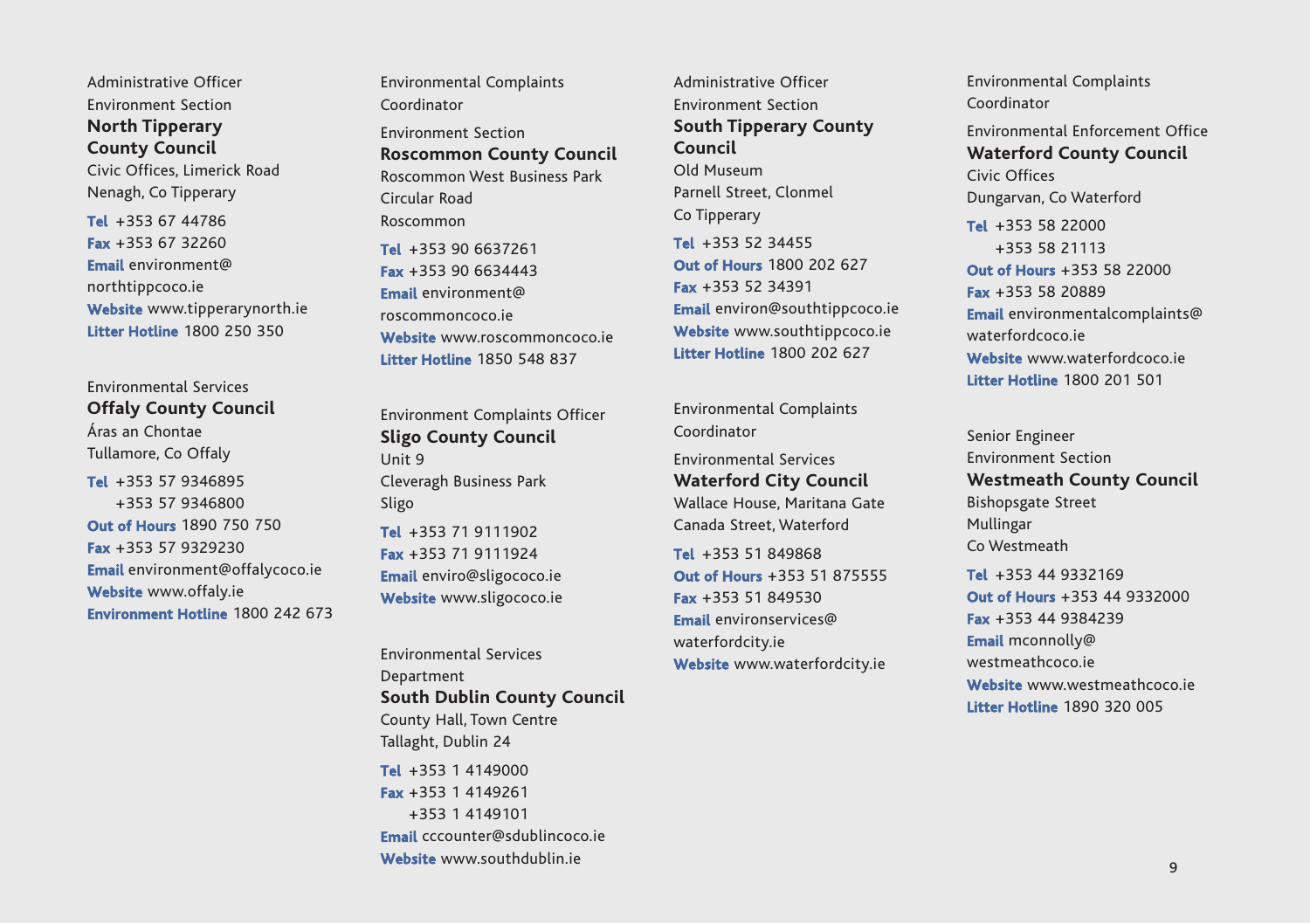## Local Authorities contd

Environmental Complaints Coordinator Environment Enforcement **Wexford County Council** County Hall Wexford

**Tel** 1800 767 848 +353 53 9176619 **Out of Hours** 1890 666 777 **Fax** +353 53 9147748 **Email** environment.enforcement@ wexfordcoco.ie **Website** www.wexford.ie

Senior Executive Officer Water & Environmental Services Section **Wicklow County Council** County Buildings Wicklow Town **Tel** +353 404 20296

**Fax** +353 404 67792 **Email** envser@wicklowcoco.ie **Website** www.wicklow.ie **Litter Hotline** 1890 548 837

## 'Dump the Dumpers' LoCall 1850 365 121

Members of the public can report large scale illegal dumping via a 24 hour locall telephone number 1850 365 121. This confidential telephone service is designed to encourage reporting of large scale illegal dumping of waste or of abandoned illegal dumps. Local authorities, An Garda Síochána and the EPA will follow up on the information provided by the public, as appropriate.

**Directory of Regional Agencies**

**PART**

**C**

**LOCAL AUTHORITIES 'DUMP THE DUMPERS'**

**EPA REGIONAL OFFICES**

**ENFO**

**HEALTH SERVICE EXECUTIVE**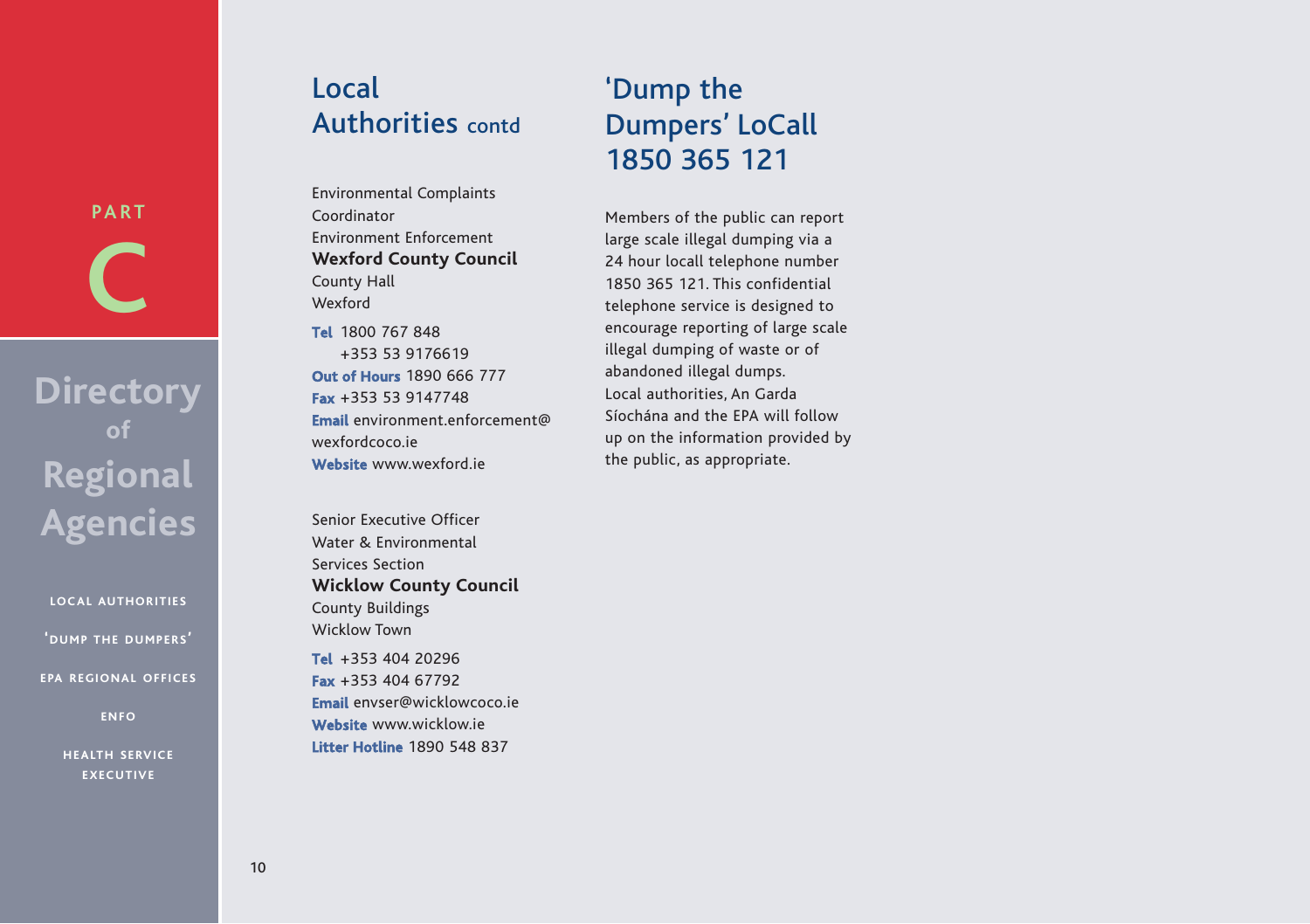## EPA Regional **Offices**

Members of the public who wish to make a complaint to the EPA under Part A, Step Three of this leaflet should complete the relevant complaint form on the EPA website, www.epa.ie.

#### **Headquarters South East Region**

Environmental Protection Agency PO Box 3000 Johnstown Castle Estate Wexford

**Tel** +353 53 9160600 **LoCall** 1890 33 55 99 **Fax** +353 53 91606 99 **Email** info@epa.ie **Website** www.epa.ie

#### **East/North East Region**

Environmental Protection Agency McCumiskey House Richview, Dublin 14

**Tel** +353 1 2680100 **LoCall** 1890 33 55 99 **Fax** +353 1 2680199 **Email** info@epa.ie **Website** www.epa.ie

#### **South/South West Region** Environmental Protection Agency Inniscarra, Co Cork

**Tel** +353 21 4875540 **LoCall** 1890 33 55 99 **Fax** +353 21 4875545 **Email** info@epa.ie **Website** www.epa.ie

#### **West/North West Region**

Environmental Protection Agency John Moore Road Castlebar, Co Mayo **Tel** +353 94 9048400 **LoCall** 1890 33 55 99 **Fax** +353 94 9048499 **Email** info@epa.ie **Website** www.epa.ie

#### **OEE Public Authority Enforcement**

Environmental Complaints Unit Office of Environmental Enforcement Environmental Protection Agency PO Box 3000 Johnstown Castle Estate Co Wexford

**Tel** +353 53 9160600 **LoCall** 1890 33 55 99 **Fax** +353 53 9160699 **Email** info@epa.ie **Website** www.epa.ie

## **ENFO**

ENFO is the environmental information service of the Department of the Environment, Heritage and Local Government.

#### **ENFO**

17 St Andrew Street Dublin 2 **Tel** 1890 200 191 +353 1 8882001 **Fax** +353 1 8883946 **Email** info@enfo.ie **Website** www.enfo.ie

## Health Service Executive

The Health Service Executive (HSE) is responsible for dealing with complaints about public health matters. If you have a concern about impacts of an activity or incident on your own health, the health of your family or the health of the wider community, contact the Health Services Executive so that public health issues can be investigated.

#### **Health Service Executive (HSE) Head Office**

Oak House Millennium Park Naas, Co Kildare

**Tel** +353 45 880400 **Fax** 1890 200 893 **Website** www.hse.ie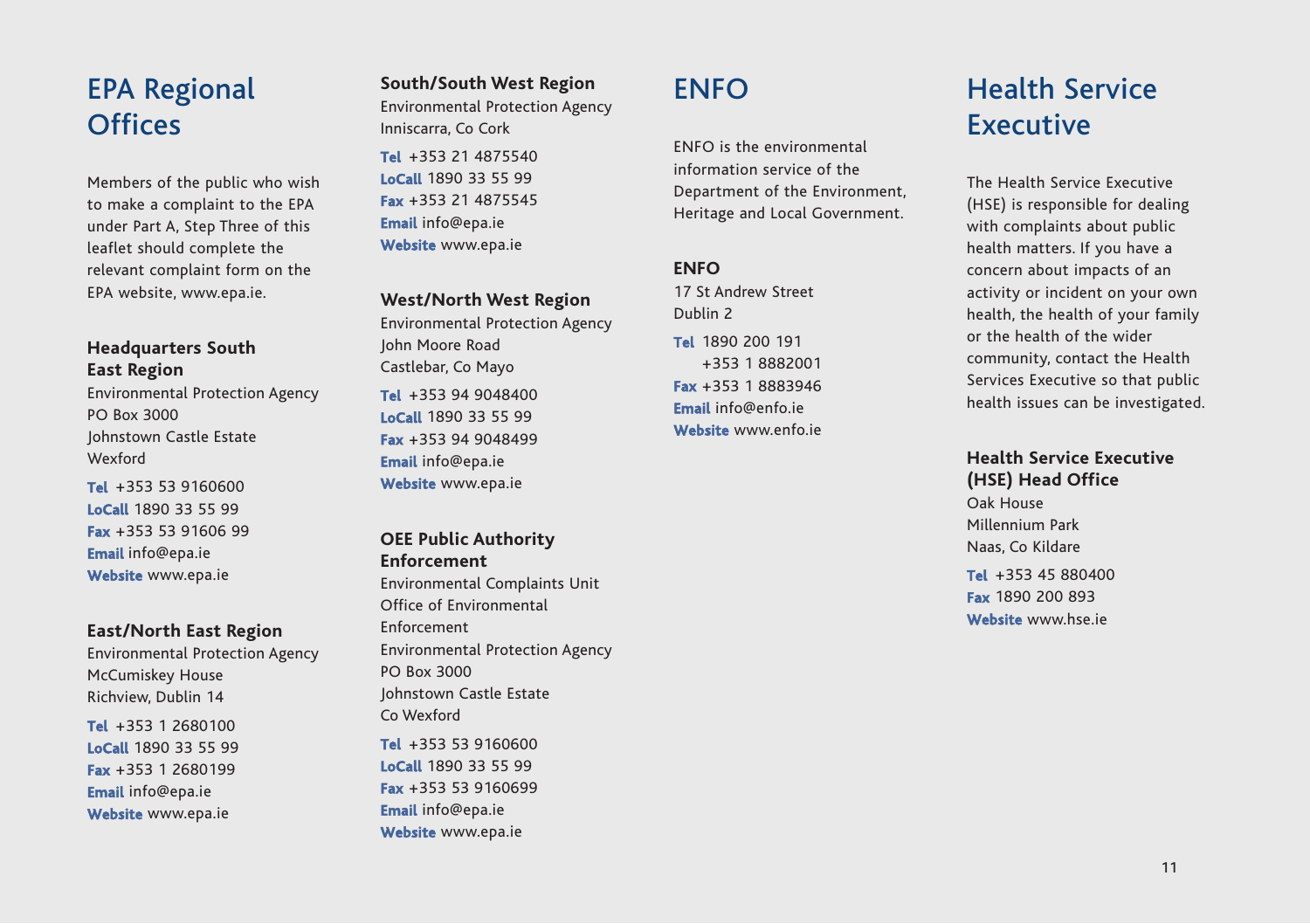# **Boards**

The Regional Fisheries Boards are statutory bodies mainly responsible for aquatic life forms and the fish habitat.

Regional Fisheries

They investigate complaints about fish kills and water pollution matters, including pollution arising from Local Authority Works and are also interested in any activity that impacts on waters such as dredging, gravel removal, bridge construction etc.

#### **Central Fisheries Board**

Swords Business Campus Swords, Co Dublin

**Tel** +353 1 8842600 **Fax** +353 1 8360060 **Email** info@cfb.ie **Website** www.cfb.ie

#### **Eastern Regional Fisheries Board**

15A Main Street Blackrock, Co Dublin **Tel** +353 1 2787022 **Fax** +353 1 2787025 **Email** info@erfb.ie **Website** www.fishingireland.net

#### **Northern Regional Fisheries Board**

Station Road, Ballyshannon Co Donegal

**Tel** +353 71 9851435 **Fax** +353 71 9851815 **Email** info@nrfb.ie **Website** www.nrfb.ie

#### **North Western Regional Fisheries Board**

Ardnaree House Abbey Street Ballina, Co Mayo

**Tel** +353 96 9022788 **Fax** +353 96 9070543 **Email** info@nwrfb.com **Website** www.northwestfisheries.ie

**Shannon Regional Fisheries Board** Ashbourne Business Park Dock Road Limerick

**Tel** +353 61 300238 **Fax** +353 61 300308 **Email** info@shrfb.com **Website** www.shannon-fisheryboard.ie

#### **Southern Regional Fisheries Board**

Epworth, Anglesea Street Clonmel Co Tipperary

**Tel** +353 52 80055 **Fax** +353 52 23971 **Email** enquiries@srfb.ie **Website** www.srfb.ie

#### **South Western Regional**

**Fisheries Board** Sunnyside House Macroom, Co Cork

**Tel** +353 26 41222 **Fax** +353 26 41223 **Email** swrfb@swrfb.ie **Website** www.swrfb.com

#### **Western Regional Fisheries Board** The Weir Lodge

Earl's Island Galway **Tel** +353 91 563110

**Fax** +353 91 566335 **Email** info@wrfb.ie **Website** www.wrfb.ie

# **C**

**PART**

## **Directory of Regional Agencies**

**REGIONAL FISHERIES BOARDS**

**NATIONAL PARKS AND WILDLIFE SERVICE**

**AN GARDA SÍOCHÁNA**

**HEALTH & SAFETY AUTHORITY**

**FOOD SAFETY AUTHORITY OF IRELAND**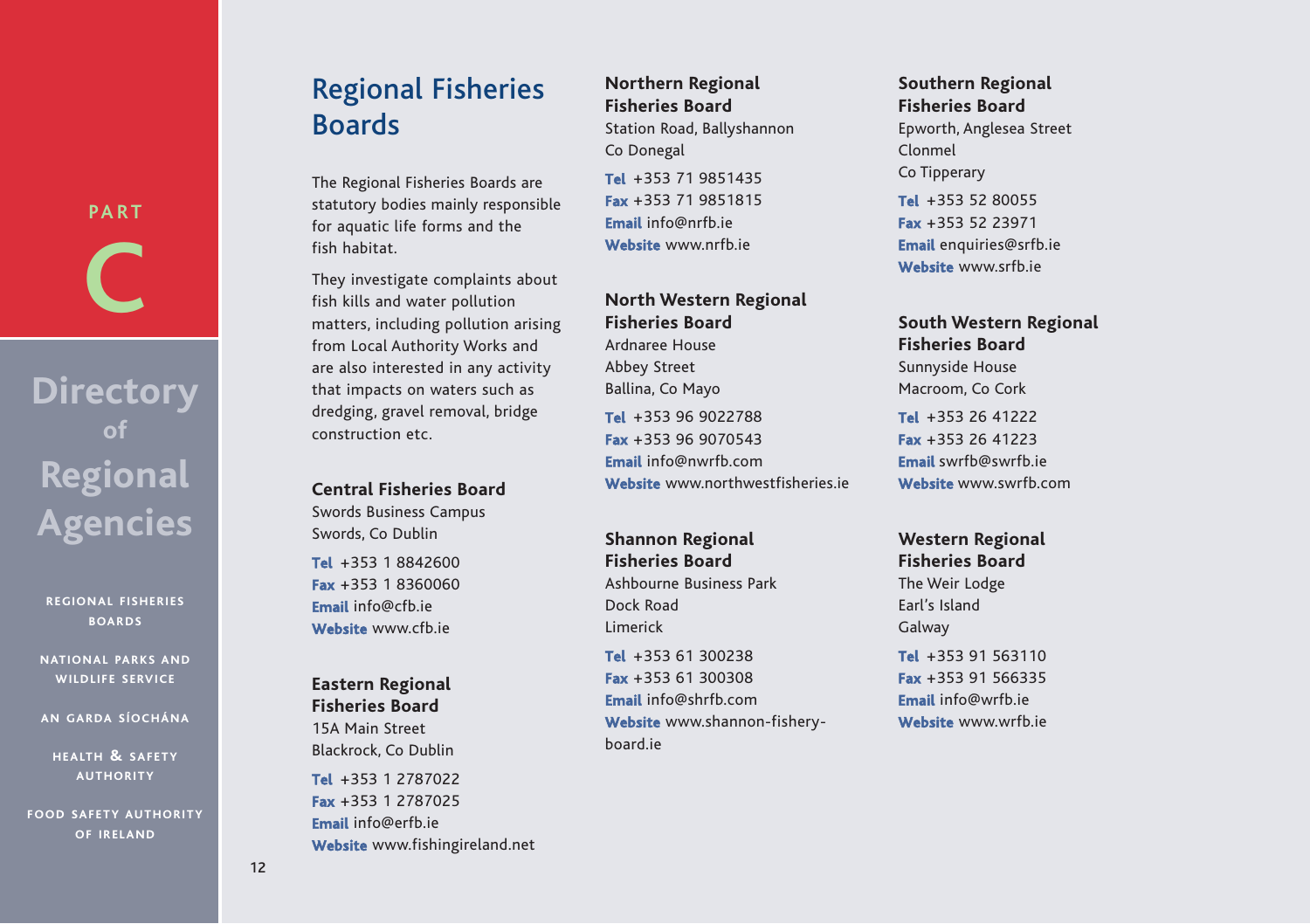## National Parks and Wildlife Service – Department of Environment, Heritage & Local Government

The National Parks and Wildlife Service, part of the Department of Environment, Heritage & Local Government is responsible for investigating complaints about wildlife and habitat protection matters.

#### **National Parks & Wildlife Service**

7 Ely Place Dublin 2 **Tel** +353 1 8882000 **Fax** +353 1 8883272 **Email** natureconservation@ environ.ie **Website** www.npws.ie

## An Garda Síochána

An Garda Síochána should be contacted where you have concerns that a criminal offence has been committed.

## Health & Safety Authority

The Health & Safety Authority is responsible for securing health and safety at work.

#### **Health & Safety Authority**

The Metropolitan Building James Joyce Street Dublin 1

**Tel** 1890 289 389 **Fax** +353 1 6147020 **Email** wcu@hsa.ie **Website** www.hsa.ie

## Food Safety Authority of Ireland

The Food Safety Authority of Ireland aims to protect consumers' health and consumers' interests by ensuring that food consumed, distributed, marketed or produced in the state meets the highest standards of food safety and hygiene.

#### **Food Safety Authority of Ireland**

Abbey Court Lower Abbey Street Dublin 1

**Tel** +353 1 8171300 **Fax** +353 1 8171301 **Email** info@fsai.ie **Website** www.fsai.ie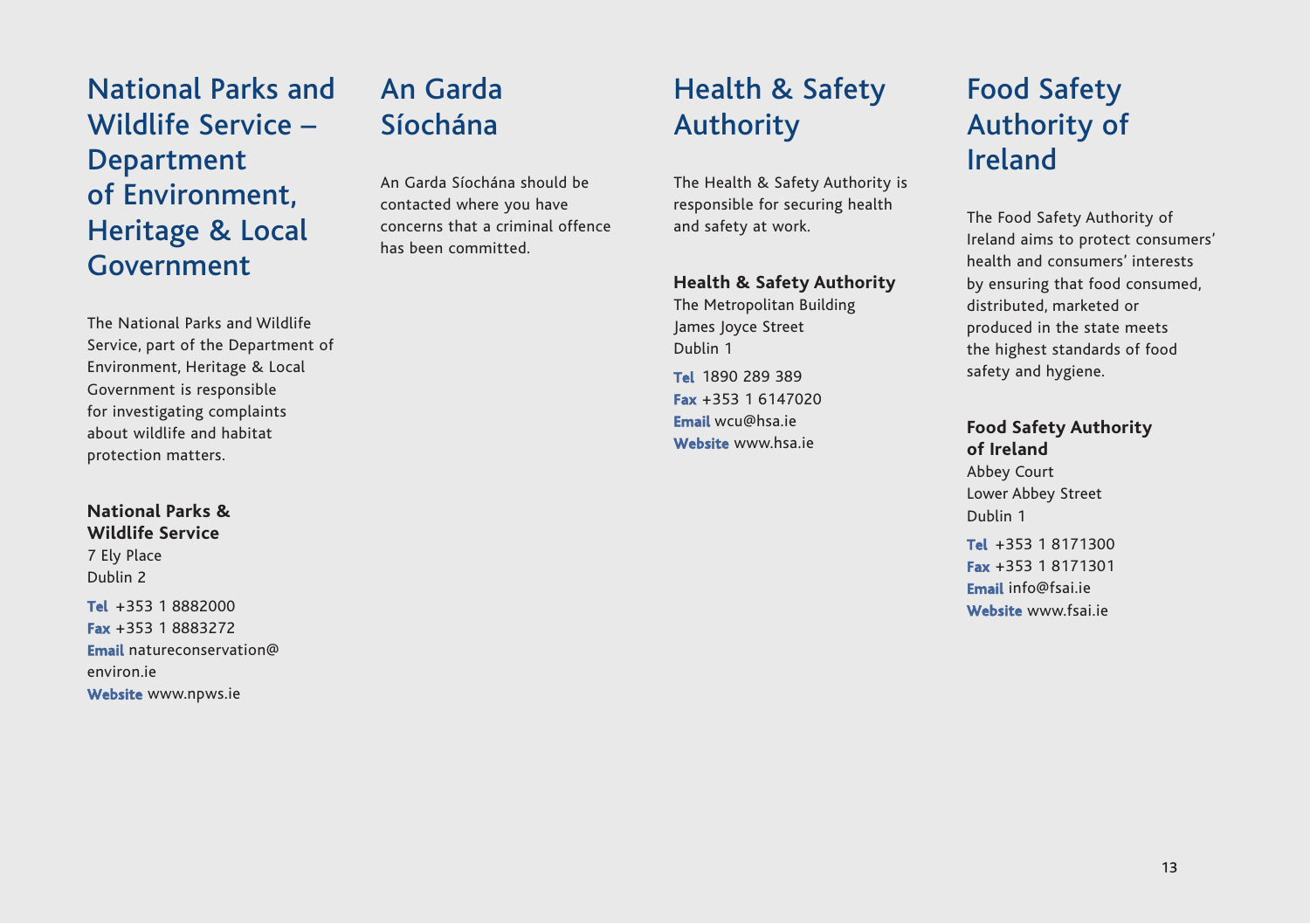# **PART C**

## **Directory of Regional Agencies**

**RADIOLOGICAL PROTECTION INSTITUTE OF IRELAND (RPII)**

**DEPARTMENT OF AGRICULTURE & FOOD**

**EU COMMISSION**

## Radiological **Protection** Institute of Ireland (RPII)

The Radiological Protection Institute of Ireland (RPII) is the national organisation with regulatory, monitoring and advisory responsibilities concerning ionising radiation and radioactive contamination in the environment.

#### **Radiological Protection Institute of Ireland** 3 Clonskeagh Square

Clonskeagh Road Dublin 14

**Tel** +353 1 2697766 **Fax** +353 1 2697437 **Email** rpii@rpii.ie **Website** www.rpii.ie

## Department of Agriculture & Food

The Department of Agriculture and Food is responsible for overseeing single-farm payments to farmers, which are subject to crosscompliance with environmental directives. The Department carries out inspections to meet EU requirements and arrangements for cross reporting with other control authorities are being put in place.

#### **Department of Agriculture & Food**

Agriculture House Kildare Street Dublin 2

**Tel** +353 1 6072000 **Locall** 1890 200 510 **Email** info@agriculture.gov.ie **Website** www.agriculture.gov.ie

## EU Commission

The European Commission is responsible for ensuring that Community law is applied properly in the Member States.

Anyone may lodge a complaint with the Commission against a Member State about any measure (law, regulation or administrative action) or practice, which they consider incompatible with a provision or a principle of Community law. It may be appropriate before contacting the European Commission to first ensure that the National Authorities are sufficiently informed about and given an opportunity to respond to a potentially unsatisfactory situation complained about. Standard complaint forms are available on the website of the European Commission www.ec.europa.eu

Alternatively, a complaint may also be sent by ordinary letter. Such complaints should be sent to the following address:

#### **Commission of the European Communities**

(for the attention of the Secretary-General) B-1049 Brussels Belgium